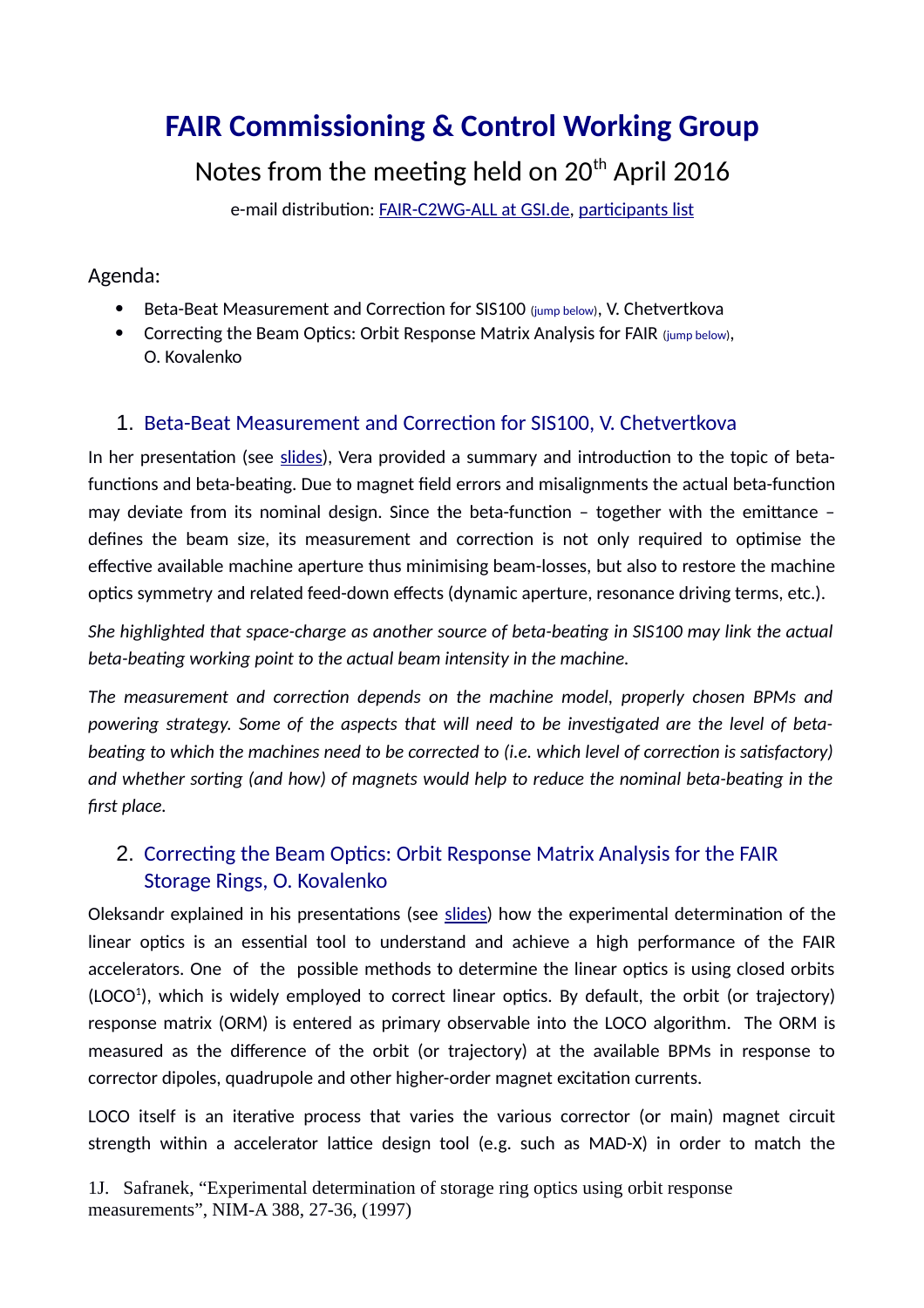measured ORM measurement (gradient ascent based method). The algorithm is not limited to orbit or trajectories, but is equally applicable and can be complemented by other beam-based measurements such as tune, chromaticity, BPM-to-BPM phase-advance measurements etc.

*Oleksandr presented some optics measurements (simulation!) illustrating the LOCO principle using the CR and HESR as an example. In addition to providing information on the optics (beta-function, phase-advance etc.), the algorithm can also provide information on the calibration of the BPMs and CODs, making it a valuable tool particularly for early commissioning to check polarity and gains as well as routine machine operation. Other optics error sources that can be identified are normal and skew quadrupole gradients, sextupole gradients, linear and non-linear coupling, etc.*

*Next steps are to generalise the prototype software to compatible for all FAIR accelerators (i.e. SIS100), to port the existing code to Java and CSCO controls infrastructure, and to test this with live data at CRYRING, COSY (FZ Jülich), CSR (Lanzhou).*

#### *Discussion:*

*J.* Pietraszko *for which machine will these be available? R. Steinhagen: all rings and transfer-lines!*

*D. Ondreka highlighted the difference between identifying local beta-beat error sources and local/global correction of their effects due to the limited number of independent quadrupole families [this is a control theory fundamental: difference between 'observability' and 'controllability']. O. Kovalenko agreed. The achievable beta-beat correction is machine specific and depends on the magnet performance, layout and available corrector circuits.*

*O. Boine-Frankenheim commented that a student of his had performed similar ORM studies earlier at the SIS18 and highlighted the challenge between 'theory' and applying it to 'real-life' operational conditions. R. Steinhagen agreed and highlighted that this may become critical for the transferlines and rings, and for the very same reason that two post-docs (Vera and Oleksandr) are looking into the operational details.*

*U. Weinrich stressed that already the LOCO-based method should be sufficient for commissioning, provided it requires only one hour. R. Steinhagen agreed that this would be a non-issue for small machines (required time < 1h for SIS18, ESR, CR, CRYRING). However, due to the much larger number of circuits to be check in SIS100 a full LOCO scan would require too much time (about 5h), and one should thus look also into the phase-advance based method since this would be much faster (<0.5 h), provides has a superior resolution and reduced systematics. Due to uncertainties on the magnet hysteresis and beam intensity related effects, it is unclear how often the optics would need to be remeasured/re-validated.*

*D. Ondreka commented that a precise chromaticity control would be required for the gammatransition cycle.* 

*R. Steinhagen highlighted that the aim of these developments is to provide an operational tool that – if necessary or required – operators can use routinely to validate and correct the office.*

*P. Kowina commented on sorting of SIS100 magnets. O. Boine-Frankenheim commented that*